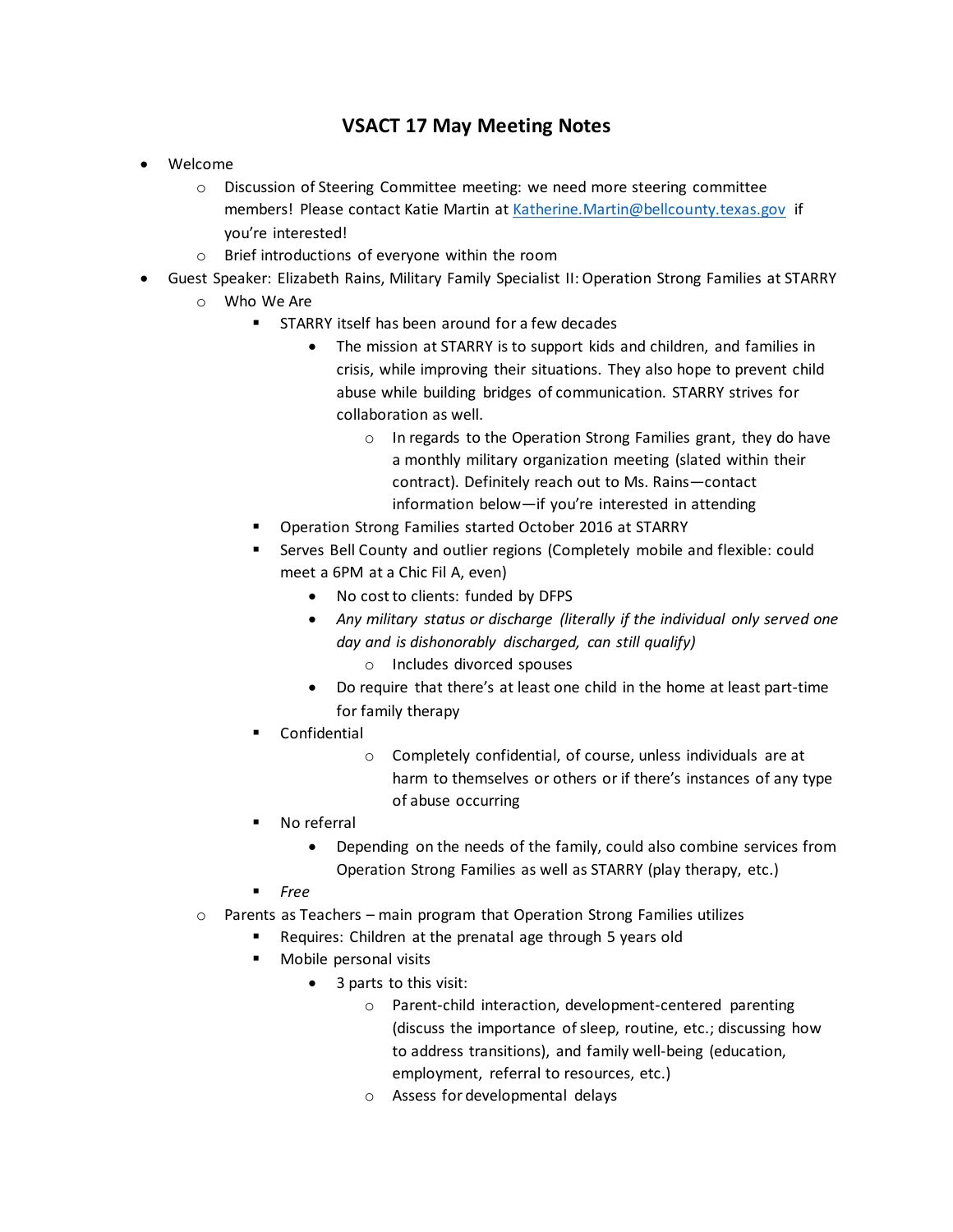- Cannot diagnose, but can at least bring up red flags to address with Primary Care Provider down the road
- o Group Connections
	- Second Wednesday of the month
		- Open to the public; focus on connecting the family members and the caregivers to one another. There's a different topic each month
		- Will also trouble shoot parenting concerns

- o Groups
	- What About Me?
		- Specifically for the family of the service member, not for the service member themselves
			- o Have identified that there's quite a few services for the service member, but not really any stand-alone services for their dependents
		- Blended in the Military
			- o Group for step-families. Especially when the biological member deploys and the step-parent is left with the children at home
- o Other Services
	- **·** Individual Therapy
	- Couple Therapy
	- **EMDR (Eye-Movement Desensitization Reprocessing)** 
		- Attachment-based EMDR specializations
		- Moral injury, shame, and guilt-based EMDR specializations
			- o The focus is to properly address hidden triggers, understand their root due to trauma, and work toward only making them a memory so that you can acknowledge them and move on instead of being swept back into the void of trauma
				- Only has 8 sessions. Not for everyone, but has excellent research in eliminating natural, bodily responses/triggers by focusing on mimicking REM sleep throughout the sessions
					- "Digs the splinter of trauma out instead of simply putting a band-aid on it."
				- Can also even focus on simple situations: if you're stressed out for an interview or an athlete has issues performing at games recently—it can even cover those situations
	- Ecotherapy
		- Utilizing the outdoors to talk, etc.
	- Substance Abuse Counseling
	- **Trust-Based Relational Intervention**